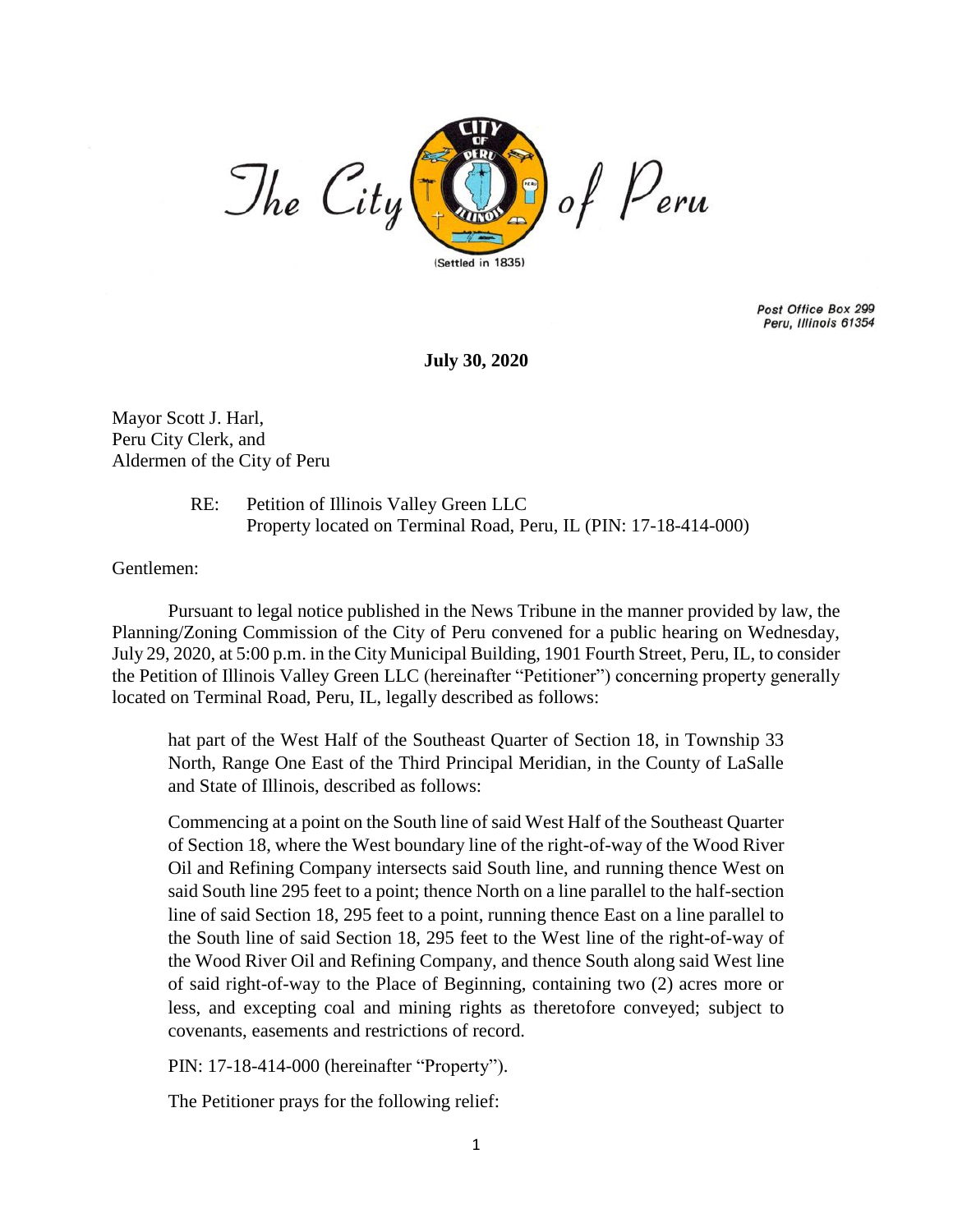- 1.) A text amendment to Section 12.03 the City of Peru Zoning Ordinance to add a Special Use allowing for Adult-Use Dispensing Organizations in a M-2, Manufacturing District;
- 2.) Approval of a Special Use to operate an Adult-Use Cannabis Dispensing Organization on the Property;
- 3.) Approval of a Special Use to operate an Adult-Use Cannabis Cultivation Organization on the Property pursuant to Section 12.03(d)(12) of the Zoning Ordinance;
- 4.) Approval, pursuant to Section 4.19(k) of the Zoning Ordinance, of the co-location of an Adult-Use Cannabis Dispensing Organization and an Adult-Use Cannabis Cultivation Organization on the Property; and
- 5.) For such other relief as may be equitable and just.

The Property is located in an M-2 Manufacturing District.

Planning/Zoning Commission Members Miller, Grabowski, Atkinson, Lucas, Kalsto, Brady, and Moreno were present at the hearing. No members were absent. Due to COVID-19, the hearing was also streamed live on the internet.

No one appeared on behalf of the Petitioner. City Attorney Scott Schweickert stated Petitioner had informed the City earlier that day that he was unable to attend due to COVID-19 concerns. Petitioner further informed the City that he was withdrawing his request for Special Uses and the co-location of an Adult-Use Cannabis Dispensing Organization and Adult-Use Cannabis Cultivation Organization on the Property and was proceeding with only his request for a text amendment to add a Special Use for Adult-Use Cannabis Dispensing Organizations in M-2 Manufacturing Districts for purposes of marketing the Property.

Chairman Miller noted it was difficult to hold a hearing with no one to question and stated his concern that approval of Petitioner's requests may preclude other Adult-Use Cannabis Business Establishments seeking to develop property.

Attorney Schweickert stated that the City's Zoning Ordinance does impose certain distance restrictions on Adult-Use Cannabis Business Establishments. Both Adult-Use Cultivation Centers and Adult-Use Cannabis Dispensing Organizations may not be located within 1,500 feet of the property line of a pre-existing public or private nursery school, preschool, primary or secondary school, day care center, day care home or residential care home. Cultivation Centers may not be located with 1,500 feet of the property line of a pre-existing property zoned or used for residential purposes. Dispensing Organizations may not be located within 250 feet of the property line of a pre-existing property zoned or used for residential purposes, or within 1,500 feet of a pre-existing Dispensing Organization. Attorney Schweickert noted that Petitioner's request to add a Special Use for an Adult-Use Cannabis Dispensing Organization in M-2 Manufacturing District would not preclude other developments.